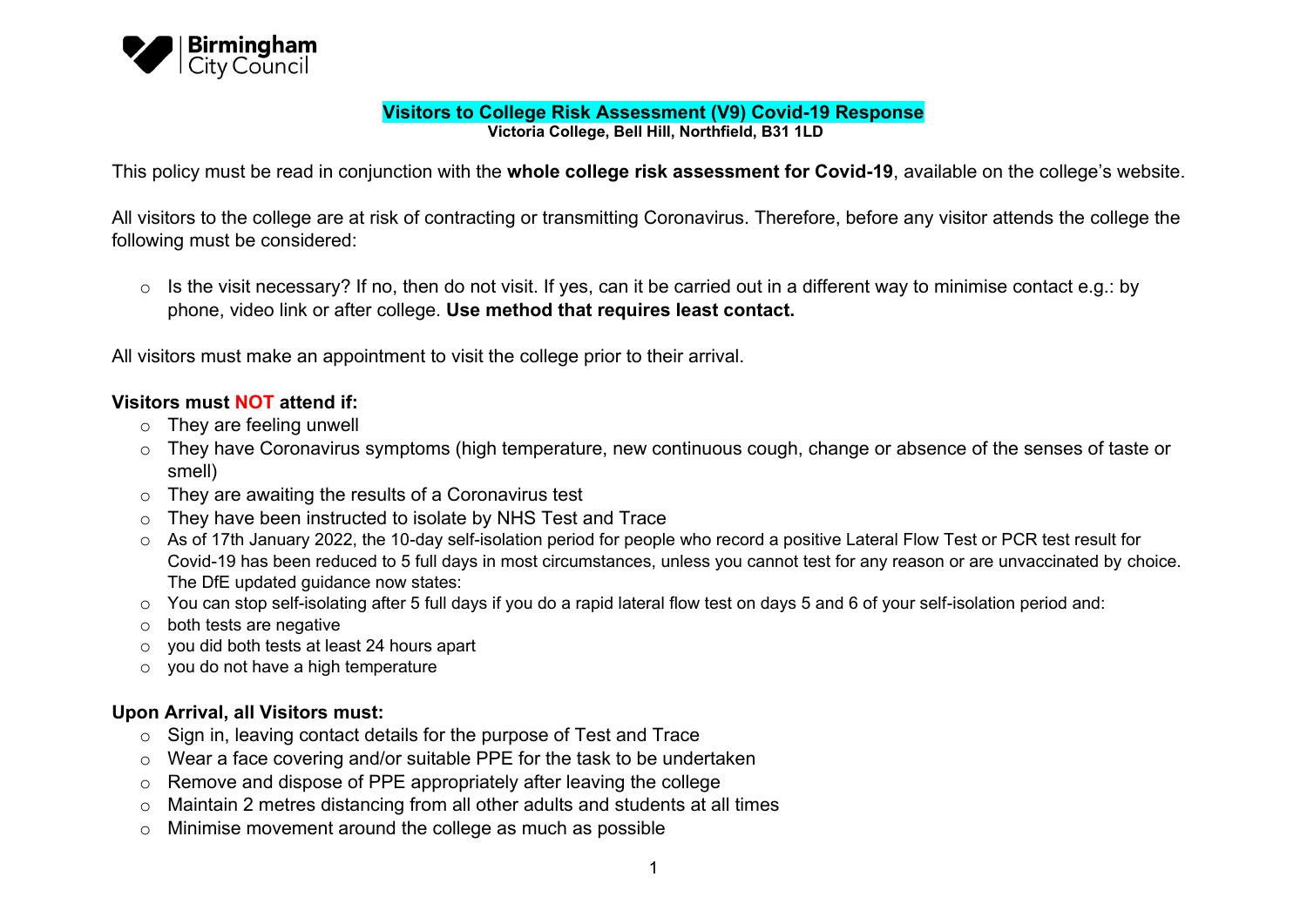

**Victoria College, Bell Hill, Northfield, B31 1LD**

o Not enter classrooms without first being given permission by the teacher or site team

Risk assessment is about identifying reasonably practicable measures to control the risks in a workplace or when undertaking an activity. The process evaluates the threats and risks of a specified issue/situation and enables the likelihood that somebody could be harmed, together with an indication of how serious the harm could be, to be considered.

**Likelihood -** For each issue/situation, determine the likelihood it will occur.

**Severity (outcome) - determine** the potential injury/health.

| <b>Probability (Likelihood)</b>               | <b>Severity (Outcome)</b>                         |
|-----------------------------------------------|---------------------------------------------------|
| $4 =$ Certain = common or frequent occurrence | $4$ = Major risk - death, loss of limbs, etc      |
| $3$ = Probable = likely to occur sometime     | 3 = High risk - broken bones, burns, etc          |
| $2 =$ Possible = may occur sometime           | 2 = Moderate risk - cuts, bruises, sickness, etc. |
| $1 =$ Improbable = unlikely to occur          | 1 = Minimal risk - strain, shaken, no injury, etc |

The matrix (below) provides a method to determine the level of risk, with the Likelihood and Severity being independently scored and plotted.

| <b>RISK LEVEL MATRIX</b> |             |     |             |                            |                            |  |
|--------------------------|-------------|-----|-------------|----------------------------|----------------------------|--|
| <b>PROBABILITY</b>       | 4           | Low | <b>High</b> | <b>Very</b><br><b>High</b> | <b>Very</b><br><b>High</b> |  |
| (LIKELIHOOD)             | 3           | Low | <b>Med</b>  | <b>High</b>                | <b>Very</b><br><b>High</b> |  |
|                          | $\mathbf 2$ | Low | Low         | <b>Med</b>                 | <b>High</b>                |  |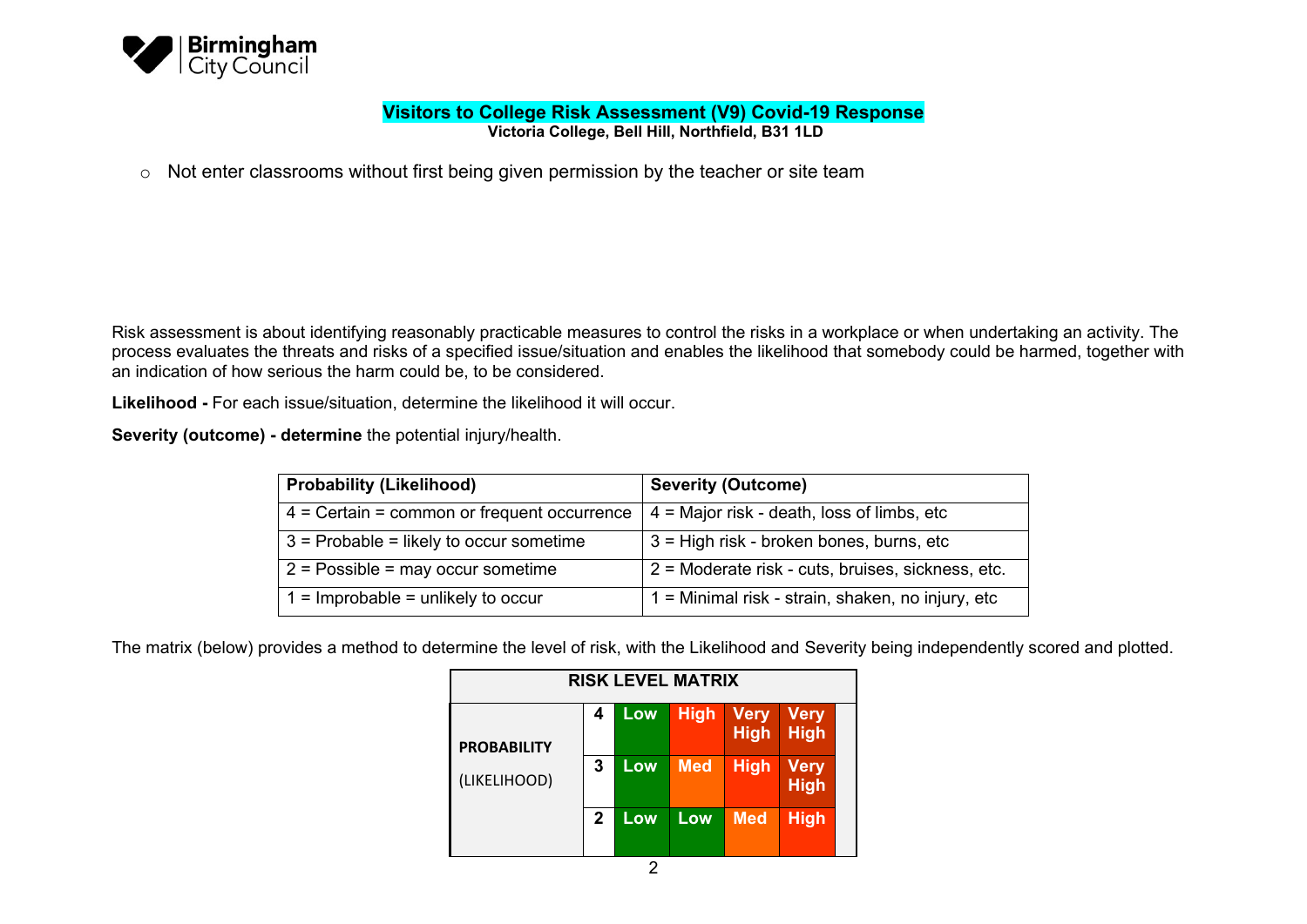

| 1 <sup>1</sup> |                           | Low Low Low Low |  |
|----------------|---------------------------|-----------------|--|
|                |                           |                 |  |
|                | <b>SEVERITY (OUTCOME)</b> |                 |  |

| Area of   | <b>Current</b> | <b>Control measures</b>                       | 'n     | <b>Further action/ Comments</b> | <b>Final</b> |
|-----------|----------------|-----------------------------------------------|--------|---------------------------------|--------------|
|           | risk           | <b>Good Practice Control Measures Adopted</b> | place? |                                 | risk         |
| addressed | rating         |                                               | (Yes/  |                                 | rating       |
|           |                |                                               | No)    |                                 |              |

| 1. Policy and procedure                                                           |           |                                                                                                                                                                                                                                                                                                                                                                                                                                                                                                                                                                                                                                                                                                                                                                                                                                                                                                                              |   |                                                                                                                                                                                                                                                                                                                                                                                                                                                                                                                                                                                                                                                                                      |             |
|-----------------------------------------------------------------------------------|-----------|------------------------------------------------------------------------------------------------------------------------------------------------------------------------------------------------------------------------------------------------------------------------------------------------------------------------------------------------------------------------------------------------------------------------------------------------------------------------------------------------------------------------------------------------------------------------------------------------------------------------------------------------------------------------------------------------------------------------------------------------------------------------------------------------------------------------------------------------------------------------------------------------------------------------------|---|--------------------------------------------------------------------------------------------------------------------------------------------------------------------------------------------------------------------------------------------------------------------------------------------------------------------------------------------------------------------------------------------------------------------------------------------------------------------------------------------------------------------------------------------------------------------------------------------------------------------------------------------------------------------------------------|-------------|
| Policies and<br>procedures not<br>being followed by<br>visitors to the<br>college | $2x2=low$ | Visits to college are carried out in line with all relevant<br>$\bullet$<br>statutory guidance and legislation, including, but not<br>limited to:<br>Reporting of Injuries, Diseases and Dangerous<br>Occurrences Regulations 2013 (RIDDOR)<br>DfE (2021) 'Keeping students safe in education'<br>DfE (2021) 'Contingency framework: education and<br>childcare settings'<br>DfE (2021) 'Schools COVID-19 operational<br>guidance – which includes specialist post 16<br>providers<br>DfE (2021) Further Education COVID 19<br>operational guidance - which includes specialist<br>post 16 providers<br>• All visitors act in accordance with the following college<br>policies and documents:<br>Safeguarding Policy<br>Whole College Risk Assessment Covid-19<br>The college ensures all visitors are aware of the<br>college's fire management plan, evacuation<br>procedures, and any actions required upon entry to the | Y | • The site team and office staff ensure all visitors are<br>aware of the college's infection control and social<br>distancing measures.<br>• Visitors are advised to avoid non-essential visits to<br>allow the college to minimise the number of visitors.<br>• Returning visitors are informed of any changes to the<br>relevant policies and procedures.<br>• The college actively engages with the NHS Test and<br>Trace process - staff are informed when the service<br>should be used, e.g. if a visitor becomes unwell with<br>coronavirus symptoms while on site.<br>Large group visits are not undertaken at this time, e.g.<br>open days, induction days and sports days. | $2x1 = low$ |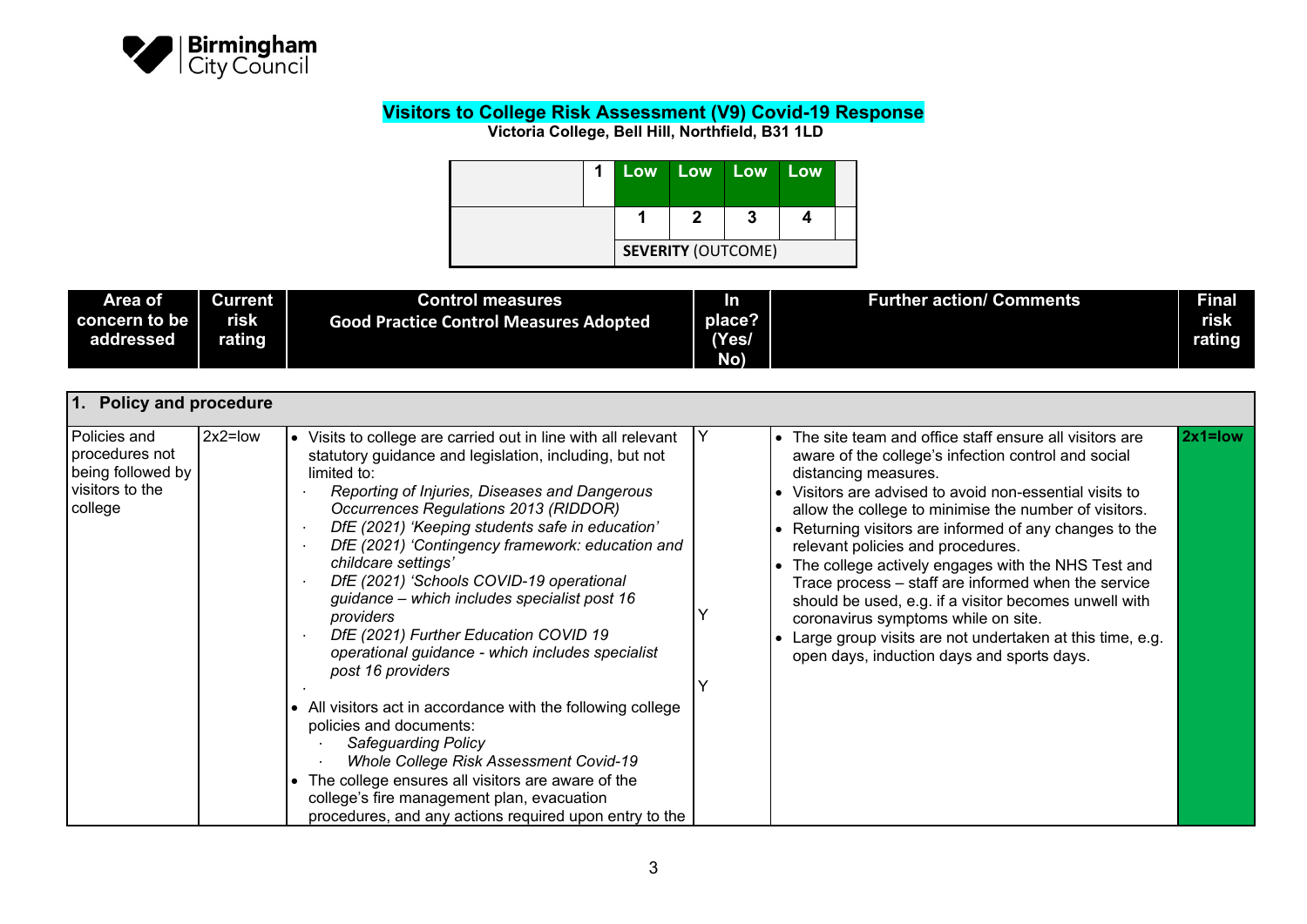

|                                                                                                                           |           | college premises, e.g. wearing identification badges<br>and signing the visitors' system.                                                                                                                                                                                                                                                                                                                                                                                                                                                                                                                                                                                                                                                                                                                                                                                                                                                                                                                                                                                                                                                                                                                                                                                                                                                                                                                                                                                                                                                                                                                                                                              |                                           |                                                                                                                                                                                                                                                                                                                                      |             |
|---------------------------------------------------------------------------------------------------------------------------|-----------|------------------------------------------------------------------------------------------------------------------------------------------------------------------------------------------------------------------------------------------------------------------------------------------------------------------------------------------------------------------------------------------------------------------------------------------------------------------------------------------------------------------------------------------------------------------------------------------------------------------------------------------------------------------------------------------------------------------------------------------------------------------------------------------------------------------------------------------------------------------------------------------------------------------------------------------------------------------------------------------------------------------------------------------------------------------------------------------------------------------------------------------------------------------------------------------------------------------------------------------------------------------------------------------------------------------------------------------------------------------------------------------------------------------------------------------------------------------------------------------------------------------------------------------------------------------------------------------------------------------------------------------------------------------------|-------------------------------------------|--------------------------------------------------------------------------------------------------------------------------------------------------------------------------------------------------------------------------------------------------------------------------------------------------------------------------------------|-------------|
| 2. Infection control                                                                                                      |           |                                                                                                                                                                                                                                                                                                                                                                                                                                                                                                                                                                                                                                                                                                                                                                                                                                                                                                                                                                                                                                                                                                                                                                                                                                                                                                                                                                                                                                                                                                                                                                                                                                                                        |                                           |                                                                                                                                                                                                                                                                                                                                      |             |
| Visitors not<br>following the<br>correct<br>procedures for<br>infection control -<br>such as good<br>hand hygiene<br>etc. | $2x2=low$ | • Visitors adhere to the college's Infection Control<br>procedures at all times.<br>• Posters are displayed around the college to remind<br>visitors to practice good hand and respiratory hygiene.<br>The number of contacts a visitor encounters while on<br>the college premises is minimised.<br>• Visitors wash their hands or use an alcohol-based<br>hand sanitiser upon entering and exiting the college,<br>and when moving between rooms.<br>• Visitors do not enter the site if they are displaying<br>symptoms of coronavirus - where a visit has been<br>scheduled, they know to inform the Head of College or<br>Site Team that they will be unable to attend.<br>• All toilets, infection control areas and areas designated<br>for visitors' use have adequate amounts of soap,<br>alcohol-based hand sanitiser, tissues and litter bins.<br>• Having multiple parties of visitors on site at the same<br>time is avoided where possible.<br>Where there are multiple parties of visitors on site, the<br>Site Manager ensures that all parties can adhere to<br>infection control measures and that adequate infection<br>control provision is in place.<br>The college reserves the right to ask visitors to leave<br>the premises if they are not practising infection control<br>measures adequately.<br>• The college keeps a record of all visitors for the<br>purpose of using the NHS Test and Trace process.<br>• Visitors who become unwell with coronavirus<br>symptoms while on-site are asked to go home<br>immediately.<br>Where visitors who are displaying symptoms cannot go<br>home immediately, they are asked to self-isolate in a | Υ<br>Υ<br>Υ<br>Υ<br>Υ<br>Υ<br>Y<br>Y<br>Y | • Staff and students who have come into contact with a<br>symptomatic visitor are encouraged to wash their<br>hands immediately and report if they become unwell<br>with symptoms.<br>• The college team will minimise visits for the first few<br>weeks in the new college year to reduce the number of<br>external people on site. | $2x1 = low$ |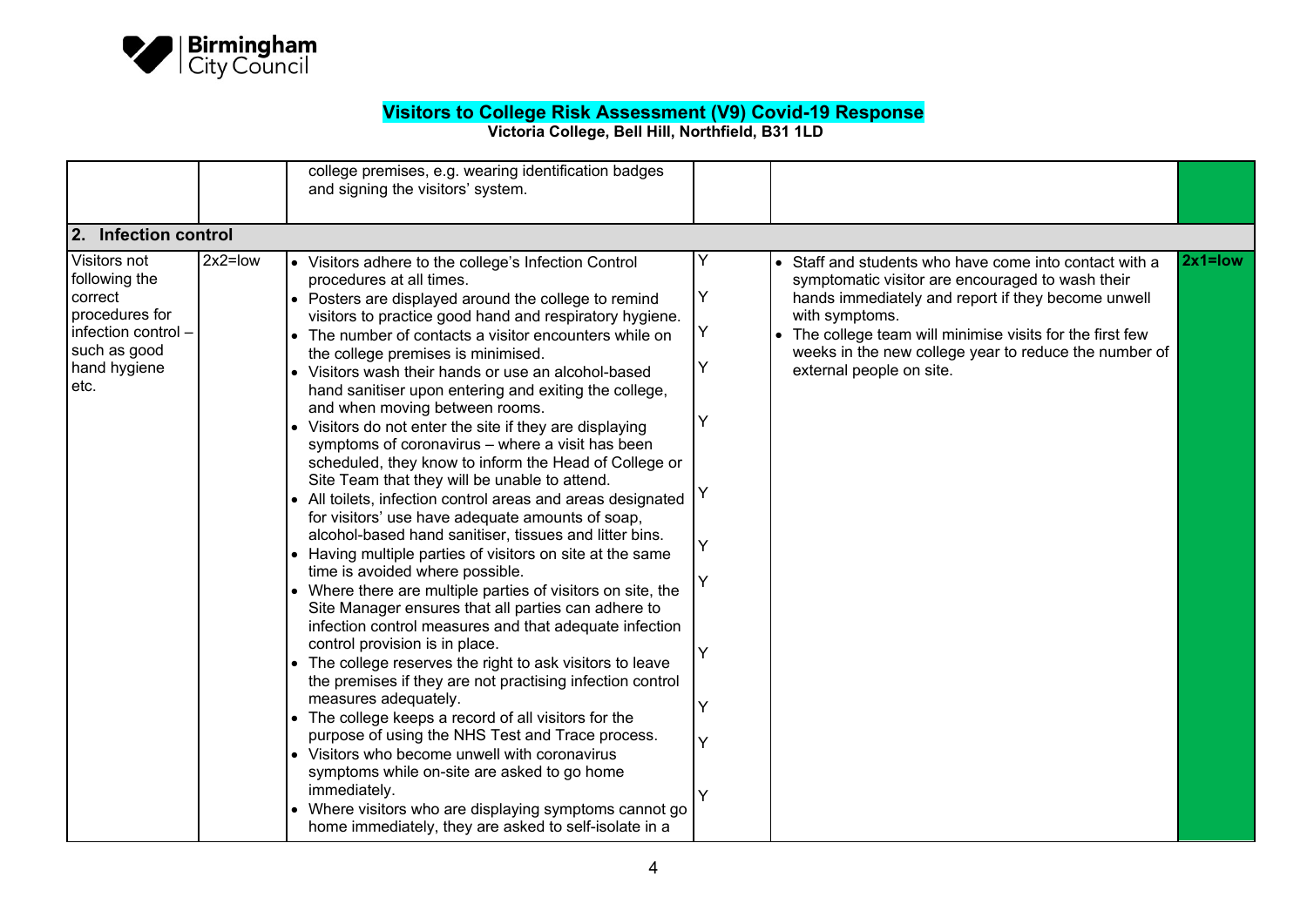

|                                                                                                                                              |            | designated area of the college and go home as soon<br>as possible.<br>• Areas that have been occupied by symptomatic visitors  Y<br>are cleaned and disinfected as soon as possible.<br>• Where a visitor's result is positive for coronavirus, the<br>college follows national guidance and the advice<br>provided by the local HPT, e.g. those who came into<br>contact with the visitor are advised to complete a PCR<br>test.                                                                                                                                                                                                                                                                                                                                                                                                                                                                                                                                    | Υ                     |                                                                                                                                                                                                                                                 |             |
|----------------------------------------------------------------------------------------------------------------------------------------------|------------|----------------------------------------------------------------------------------------------------------------------------------------------------------------------------------------------------------------------------------------------------------------------------------------------------------------------------------------------------------------------------------------------------------------------------------------------------------------------------------------------------------------------------------------------------------------------------------------------------------------------------------------------------------------------------------------------------------------------------------------------------------------------------------------------------------------------------------------------------------------------------------------------------------------------------------------------------------------------|-----------------------|-------------------------------------------------------------------------------------------------------------------------------------------------------------------------------------------------------------------------------------------------|-------------|
| 3. Social Distancing                                                                                                                         |            |                                                                                                                                                                                                                                                                                                                                                                                                                                                                                                                                                                                                                                                                                                                                                                                                                                                                                                                                                                      |                       |                                                                                                                                                                                                                                                 |             |
| Visitors are not<br>maintaining<br>social distance<br>from staff or<br>students in<br>college                                                | $2x2=low$  | • Visitors adhere to the college's instructions on social<br>distancing at all times.<br>• Visits to college happen outside of college hours,<br>where possible.<br>• Visitors arrive at the college outside of students' arrival<br>and departure times to mitigate the risk of mixing with<br>students and parents, where possible.<br>• Arrangements to minimise mixing are put in place for<br>visitors who are scheduled to deliver educational<br>material, e.g. staggering session times and assigning<br>them a cohort of students.<br>• The college communicates with visitors who deliver<br>more regular educational sessions regarding what<br>procedures they must follow, in line with the guidelines<br>set for other members of teaching staff, e.g. staggered<br>break times.<br>• Where visitors must be in groups during the visit, group<br>size is limited to minimise the risk of spreading<br>potential infection, where it is safe to do so. | Υ<br>Y<br>Y<br>Υ<br>Υ | • As numbers of infection remain high across<br>Victoria College and the Federation, we have sought<br>advice from Public Health Birmingham and are<br>continuing to ask all visitors to wear a face covering<br>when on site in all locations. | $2x1 = low$ |
| 4. Safeguarding                                                                                                                              |            |                                                                                                                                                                                                                                                                                                                                                                                                                                                                                                                                                                                                                                                                                                                                                                                                                                                                                                                                                                      |                       |                                                                                                                                                                                                                                                 |             |
| $\overline{\mathsf{V}}$ isitors are not<br>aware of current<br>safeguarding<br>measures or any<br>changes<br>implemented,<br>due to Covid-19 | $2x3$ =med | $\bullet$ Visits to college are undertaken in accordance with the<br>Child Protection and Safeguarding Policy.<br>• Visitors' employers provide the college with details of<br>the visitors who will be visiting the college, where<br>required.<br>The college confirms all visitors' identities prior to the<br>visit, where required, or on the day of arrival.                                                                                                                                                                                                                                                                                                                                                                                                                                                                                                                                                                                                   | Υ<br>Υ<br>Υ           | • Visitors and students are kept apart to minimise the<br>risk of harm.<br>• Visitors undertaking regulated activity are supervised,<br>where required - visitors who require supervision are<br>never left alone with students.                | $2x1 = low$ |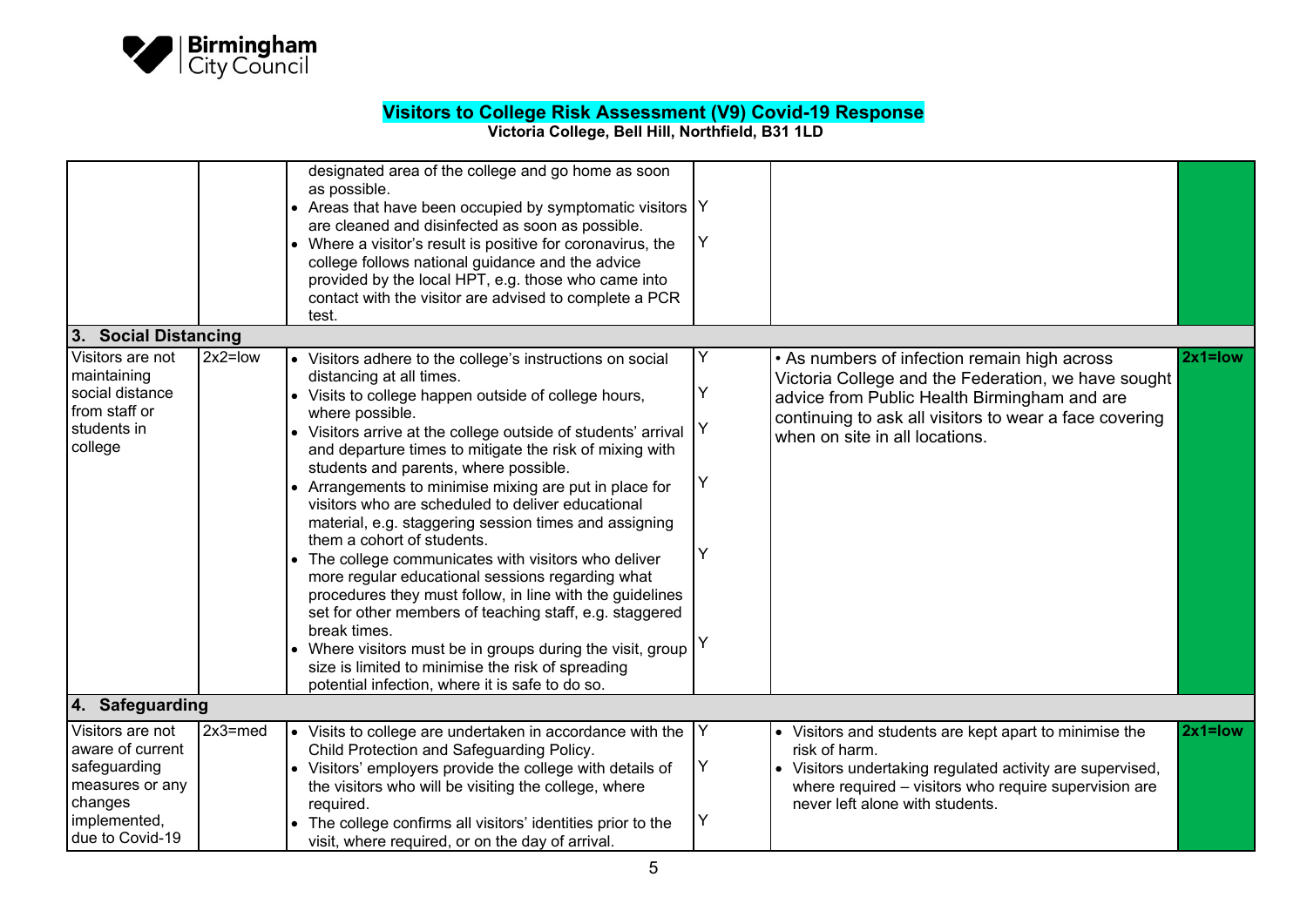

|                                                                                                                             |            | The college requests details of visitors' most recent<br>DBS check where one is required for the purpose of<br>the visit.<br>• A safeguarding incident reporting procedure is in place.<br>• Access to the college premises is restricted to<br>identified visitors only, e.g. those wearing college<br>issued visitor badges.<br>Visitors wear any relevant identification at all times<br>while on the college premises.                                                                                                                                                                                                                                                                                                                                                                                                                                                                                                                                                                                                                                        | Y<br>Y<br>Υ<br>Y           | • Staff are informed to report to the Head of college<br>immediately if a visitor cannot be identified or has not<br>been scheduled to visit.<br>The college reserves the right to deny visitors access<br>to the college if they cannot be identified                                                                                                                                                                                                                             |
|-----------------------------------------------------------------------------------------------------------------------------|------------|-------------------------------------------------------------------------------------------------------------------------------------------------------------------------------------------------------------------------------------------------------------------------------------------------------------------------------------------------------------------------------------------------------------------------------------------------------------------------------------------------------------------------------------------------------------------------------------------------------------------------------------------------------------------------------------------------------------------------------------------------------------------------------------------------------------------------------------------------------------------------------------------------------------------------------------------------------------------------------------------------------------------------------------------------------------------|----------------------------|------------------------------------------------------------------------------------------------------------------------------------------------------------------------------------------------------------------------------------------------------------------------------------------------------------------------------------------------------------------------------------------------------------------------------------------------------------------------------------|
| 5. Health & Safety                                                                                                          |            |                                                                                                                                                                                                                                                                                                                                                                                                                                                                                                                                                                                                                                                                                                                                                                                                                                                                                                                                                                                                                                                                   |                            |                                                                                                                                                                                                                                                                                                                                                                                                                                                                                    |
| Visitors not<br>aware of the<br>current H&S<br>policies in college<br>and do not<br>comply with<br>requirements on<br>site. | $2x3$ =med | The college's Health and Safety Policy is adhered to at $ Y $<br>all times.<br>• Where necessary, additional risk assessments are<br>carried out relating to specific activities that pose an<br>increased risk.<br>• Visitors wear suitable clothing to carry out the purpose<br>of the visit, including PPE if required, e.g. work helmets<br>and disposable gloves<br>• Visitors take adequate breaks, as required.<br>• All equipment used during the visit is used as directed,<br>in working condition, and stored safely where it is not<br>accessible to students.<br>• Visits do not compromise fire safety or evacuation<br>plans.<br>• All equipment used for the purpose of the visit is<br>removed from the college after the visit.<br>• An accident reporting procedure is in place.<br>• Serious incidents and accidents are reported to the<br>HSE, in accordance with RIDDOR.<br>• A trained first aider remains on site while visitors<br>undertake lone work - the identity of the first aider is<br>made known to all lone-working visitors. | Υ<br>Y<br>Υ<br>Y<br>Υ<br>Y | $2x1 = low$<br>The college reserves the right to terminate or delay<br>visits to college if visitors' activity poses a risk to staff<br>or students' health and safety, or their own health and<br>safety, e.g. unsafe lone working.<br>Visitors who are required to deliver intimate care to<br>students, or to provide care to students showing<br>symptoms of coronavirus where a distance of two<br>metres cannot be maintained, are provided with<br>adequate PPE by college. |